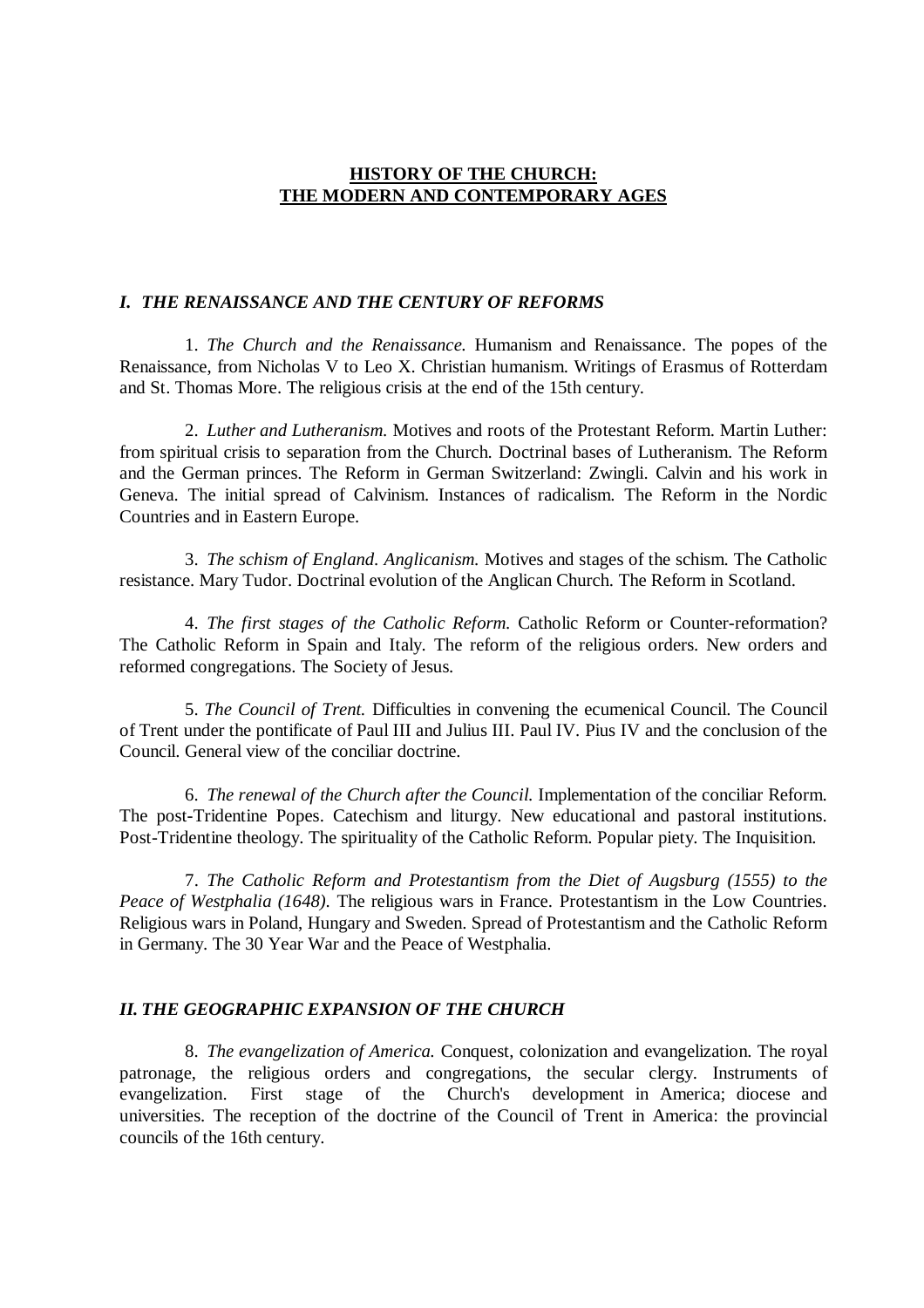9. *The missions in the Orient and Christian Africa.* The *Padroado.* The missions in India. The missions in other oriental countries. The controversy over rites and accommodation. Beginning of evangelization in Africa.

10. *The Church in Eastern Europe and the attempts at unity.* Attempts at unity with the Oriental churches in the 16th to 17th centuries. The creation of the Patriarchate of Moscow. The Russian Orthodox Church under Peter the Great and Catherine II.

### *III. THE CHURCH IN THE 17TH AND 18TH CENTURIES*

11. *Church and State in the "Old Regime".* The Church in the State: monarchical absolutism and national churches. The Church under the State: principles of jurisdictionalism. Gallicanism. Royal absolutism, Josephinism and Febronianism. The Synod of Pistoia.

12. *The Christian community in the 17th and 18th centuries.* Lights and shadows in the Church of the 17th and 18th centuries. The *Europe of devotees*. The popes of the 16th and 17th centuries. The Jansenist controversy. Quietism.

13. *The Church and the Enlightenment.* Crisis of the European conscience in the threshold of the *Age of Enlightenment.* Nature of the Enlightenment. English empiricism. Deism. French rationalism. The *Aufklärung.* The *Catholic Enlightenment.* Social implications of the Enlightenment: enlightened despotism and pre-Revolutionary setting.

14. *The Church in the age of revolution.* The clergy and the constituent Assembly. The Civil Constitution of the Clergy. Consequences in the life of the Church. From the legislative Assembly to the *Terror*. The religious resistance. Passive resistance and martyrdom. The Vandée. Peace and the second persecution.

15. *Pius VII, Napoleon and the Concordat of 1801.* Pius VII and Napoleon. The Concordat. New concordats and Gallican traditions. The difficult reorganization of the Church in France.

#### *IV. THE CHURCH FROM THE RESTORATION TO THE END OF 19TH CENTURY*

16. *The Restoration and its implications in the life of the Church.* The Congress of Vienna. Means and objectives of the religious restoration. The counter-revolutionary thinking. End of the Inquisition.

17. *Faith and science in the 19th century.* Rationalism and semi-rationalism. Traditionalist authors. Fideism. The theologians of Tubingen. Newman and the Oxford movement. Rosmini. Other significant events in theology.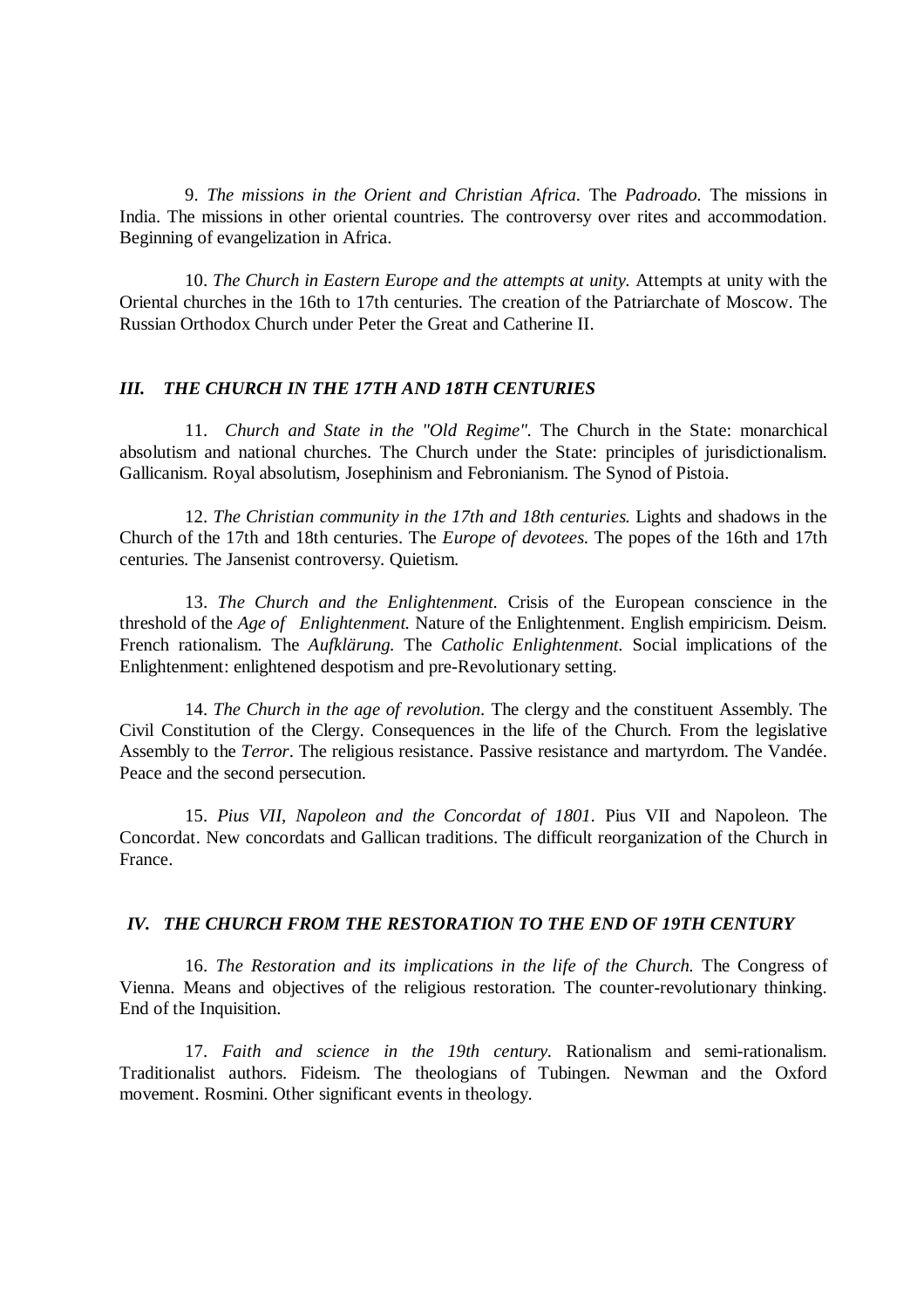18. *Ideological tensions in European Catholicism.* Ultramontanism and liberalism. The evolution of Felicité de Lamennais. From the encyclical *Mirari vos* to *Singulari nos*. Continuation of the Lamennais movement. Pius IX and the crisis of 1848. The liberal offensives against the Catholic Church. The *Syllabus* and its consequences.

19. *Catholic life in the 19th century.* Restoration of the old orders and new congregations. Ultramontane piety. The formation of the clergy.

20. *First Vatican Council.* Pre-conciliar climate. Doctrine of the Council. The constitutions *Dei Filius* and *Pastor Aeternus*. The "Roman question".

# *V. THE CHURCH AND THE MODERN WORLD FROM LEO XIII TO SECOND VATICAN COUNCIL*

21. *The renewal of Catholic life.* The work of Leo XIII and its consequences. Catholics' social action in the context of the cultural revolution of the period. Political action and social action. Evangelization of the working class. The doctrine of Leo XIII on society. The encyclical *Rerum novarum.* The *Kulturkampf.*

22. *The missions.* Growth in the expansion of evangelization. The revival of the missionary orders. Missionary institutions. Evangelization in Africa. Oriental missions.

23. *The Church in the new American States.* Growth of Catholicism in the United States. The renewal of the Church in the Latin-American republics. The Latin-American Plenary Council of 1899.

24. *The Church and the intellectual world.* The decline of scholastic theology and attempts at renewal throughout the 19th century. Restoring the study of St. Thomas. The modernist crisis in France, England and Italy. Integrism.

25. *St. Pius X's reform.* Reorganization of the Curia. Decrees on the Holy Eucharist and liturgical renewal. Seminaries and catechesis. Condemnation of "Sillon" and of "L'Action Française". *Benedict XV.* World War I; efforts for peace of the Holy See. The post-war era. The *Codex Iuris Canonici* of 1917.

26. *The pontificate of Pius XI.* General features. The solution to the "Roman question". Doctrinal traditionalism. The Catholic Action. The silent missionary expansion and promotion of native clergy. *The Church and the totalitarian governments*: religious persecution in the communist regimes; the Church before national-socialism and fascism.

27. *World War II and its consequences.* Diplomatic and humanitarian role of the Holy See. New frontiers and new "blocs". The "silent Church". Missions and process of decolonization. Expansion of Protestantism in America, Africa and Asia.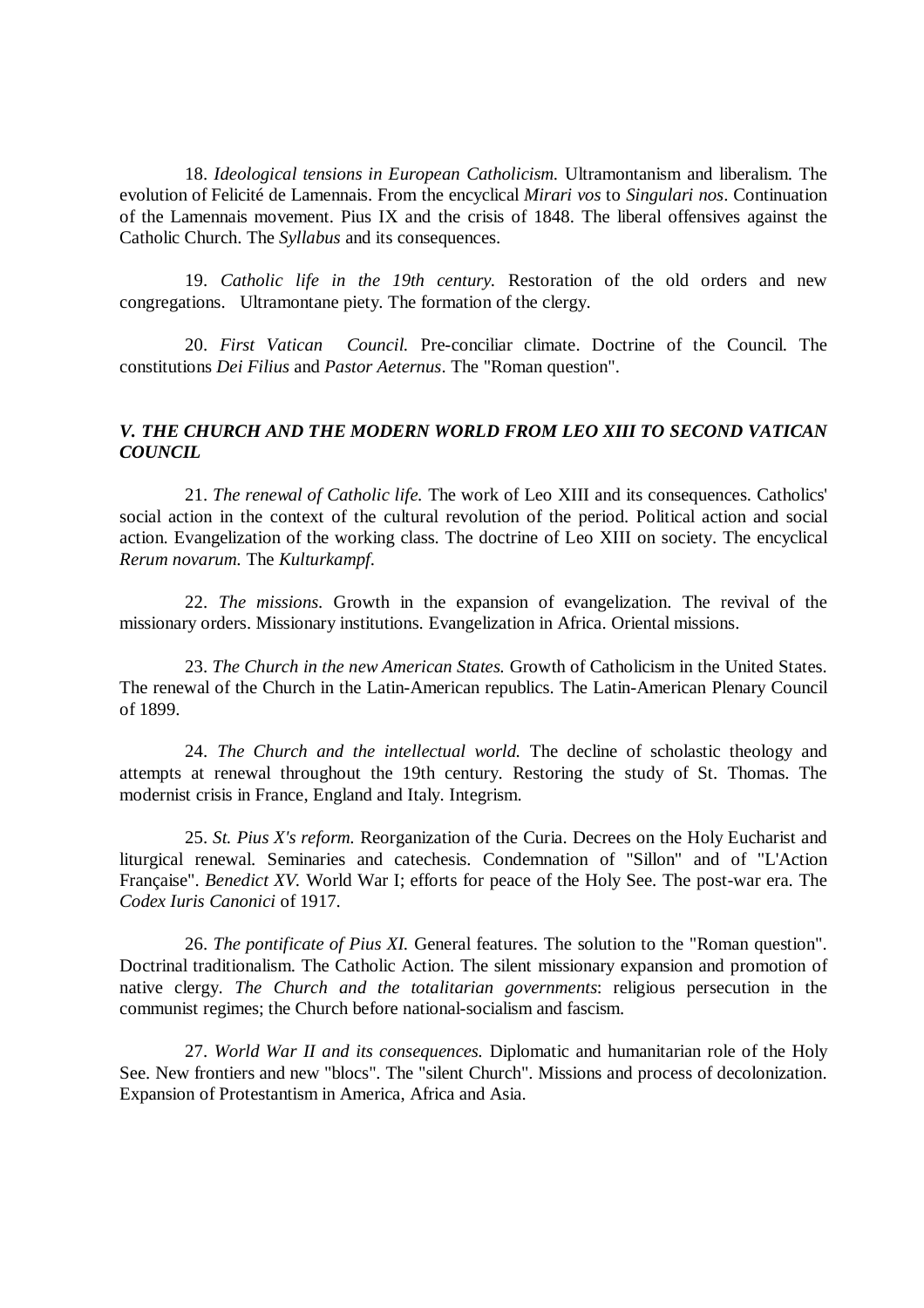## *VI. THE CHURCH TOWARDS VATICAN II AND IN THE TWILIGHT OF THE THIRD MILLENNIUM*

28. *Opus Dei.* Foundation and development. The universal call to sanctity and apostolate.

29. *Antecedents of and preparation for the Vatican Council II.* Movements of renewal in Theology and in Christian life. The Magisterium of Pius XII. John XXIII.

30. *Vatican II.* Convocation, stages, principal protagonists and teachings. Post-conciliar crisis.

31. *Reception of Vatican Council II.* The doctrinal Magisterium of Paul VI. The liturgical reform: the new Roman Missal, the new Ritual and the new Liturgy of the Hours. Catholic Church and the Christian confessions. The Synod of Bishops. The General Conferences of the Latin-American Episcopate. The national Episcopal Conferences. The International Theological Commission.

32. *The pontificate of John Paul II.* Reform of the Roman Curia. Apostolic trips and new canonizations. Principal encyclicals. The *Codex Iuris Canonici* of 1983. The personal Prelatures. The *Catechism of the Catholic Church* of 1992. The new apostolic movements. The end of "real socialism". The problem of fundamentalism: non-Christian sects and Islam. Ecumenism and the Jubilee of the year 2000.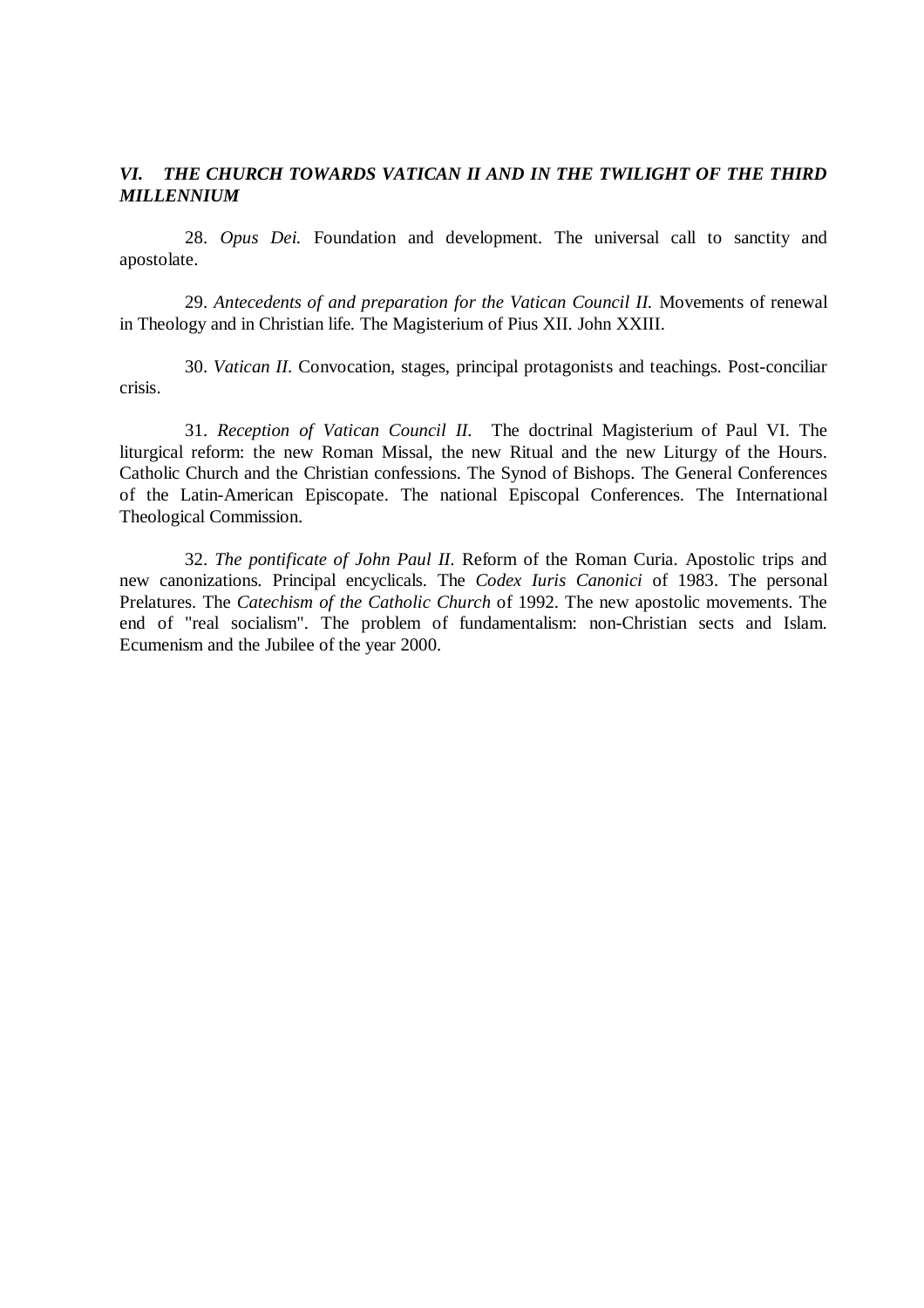#### **HISTORY OF THE CHURCH: THE MODERN AND CONTEMPORARY AGES**

#### **BIBLIOGRAPHY**

#### **1. Textbooks**

BEDOUELLE, G., *The History of the Church*, London-New York, Continuum 2003.

- BIHLMEYER, K.-TUECHLE, H., *Kirchengeschichte*, III, F. Schöningh, Paderborn 1969; *Storia della Chiesa*, III and IV, Morcelliana, Brescia 1989-1990; *Church history,* III, The Newman Press, Westminster (MD) 1966; *Histoire de l'Eglise*, I and II, Salvator Mulhouse, Carterman-Paris-Tournai 1964-1967.
- DANIEL-ROPS, H*., Storia della Chiesa del Cristo*, Marietti, Torino-Roma 1958-69, vol. IV-VI (edades moderna y contemporánea) (original en francés).
- ERBA, A. M. GUIDUCCI, P. L., *La Chiesa nella Storia. Duemila anni di Cristianesimo*, ElleDiCi, Leumann (TO) 2003.
- ILLANES, J. L.-SARANYANA, J. I., *Historia de la Teología*, 2nd revised ed., BAC ("Sapientia Fidei", Serie de Manuales de Teología), Madrid 1996.
- HERTLING, L., *Geschichte der Katholischen Kirche,* Morus-Verlag, Berlin 1949; *A history of the Catholic Church*, The Newman Press, Westminster MD, 1957; *Historia de la Iglesia,* Herder, Barcelona 1981.
- HUGHES, P., *A history of the Church,* Sheed & Ward, New York 1947-1948.
- HUGHES, P., *A short history of the Catholic Church,* Burns Oates, London, 1974; *Síntesis de historia de la Iglesia,* Herder, Barcelona 1971.
- LORTZ, J., *Geschichte der Kirche in ideengeschichtlicher Betrachtung*, Aschendorff, Münster 1962; *Historia de la Iglesia desde la perspectiva de la historia de las ideas*, ed. Cristiandad, Madrid 1982; *Storia della Chiesa in prospettiva di storia delle idee*, ed. Paoline, Cinisello Balsamo 1987.
- LUQUE ALCAIDE, E.-SARANYANA, J. I., *La Iglesia católica y América,* Editorial Mapfre, Madrid 1992.
- NEUSS, W.-EHRHARD, A., *Die katholische Kirche im Wandel der Zeiten und der Völker,*  Verlag der Buchgemeinde, Bonn 1946-1954; *Historia de la Iglesia*, III and IV, Rialp, Madrid 1962.